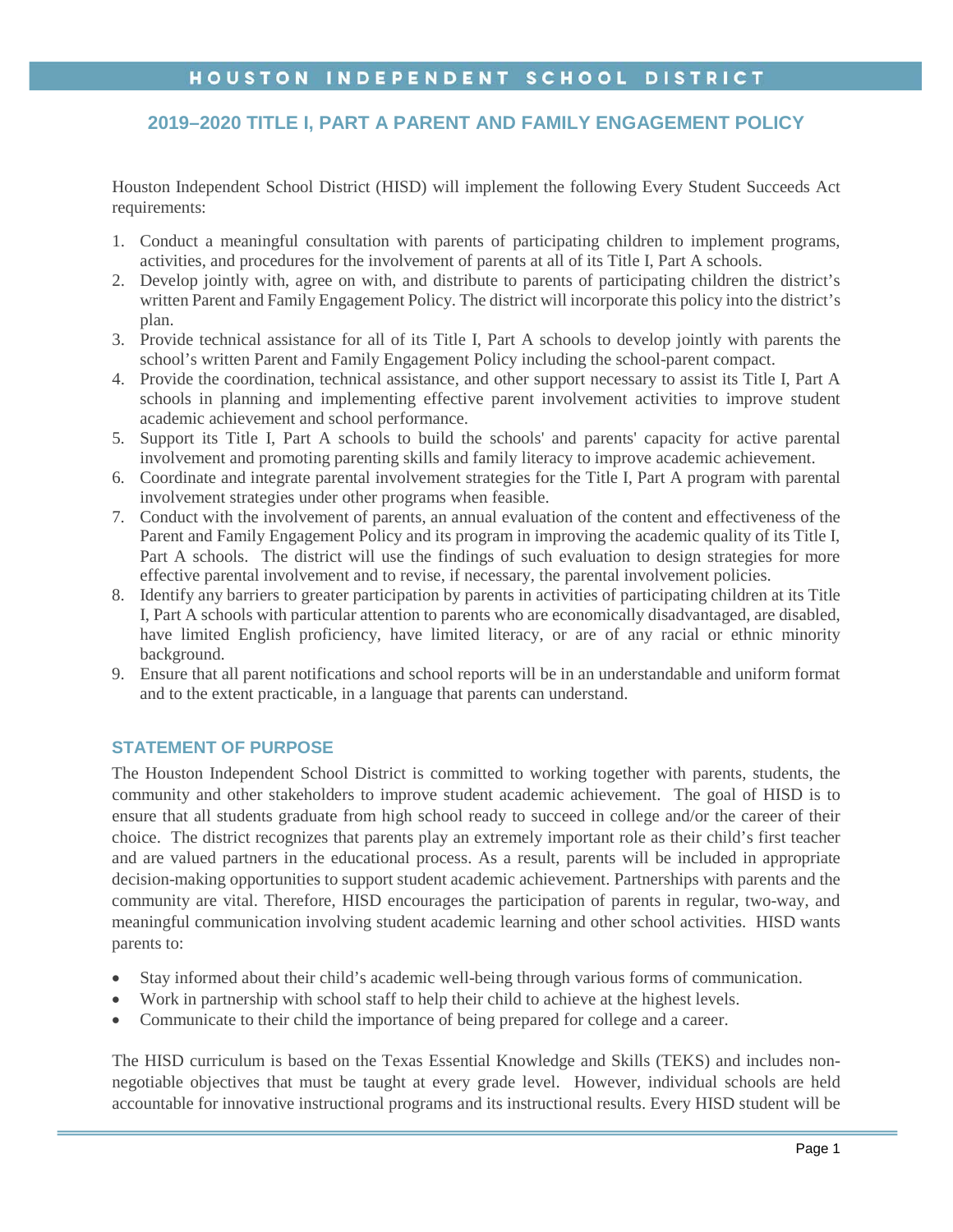# HOUSTON INDEPENDENT SCHOOL DISTRICT

provided equal access to rigorous instruction and academic programs. HISD recognizes that some students may need additional assistance which is available through the Title I, Part A program to obtain high academic achievement.

## **PARENTAL INVOLVEMENT IN DEVELOPING THE POLICY**

All school and district activities will promote and encourage parental involvement. The district will offer Parent Consultation Meetings to collaborate with parents and other stakeholders about the policy. Parent Consultation Meetings will consist of volunteers such as parents, guardians, Title I Campus Contacts or other campus staff members, administrators, members of the community and central office staff to update the District Parent and Family Engagement Policy. The goal is to have parent participation in the decisionmaking process regarding the Title I, Part A program.

## **CAPACITY BUILDING AND COORDINATION**

The purpose of capacity building is to ensure long-term continuous parental involvement. Capacity building activities and trainings (i.e. Literacy Night, Math and Science Camp, Reading Skills and Homework Help) will be provided to parents to increase academic achievement through districtwide and campus efforts. The district will coordinate these efforts and strategies with other federal and state programs in a variety of ways.

## **SCHOOL-PARENT COMPACTS**

A School-Parent Compact is an agreement that outlines how parents, staff, and students will share responsibility for improved academic achievement. Each school must share the responsibility with parents for high student academic performance by developing a School-Parent Compact cooperatively and collaboratively with parents.

Parents will receive the School-Parent Compact from their child's school with a list of responsibilities. Teachers, parents, and students will each have specific responsibilities for helping students achieve their goals. Student responsibilities may vary by grade level. Communication between parents and school personnel must be in the language parents understand.

The School-Parent Compact is strongly encouraged to be discussed at all school events. Per the United States Department of Education (USDE) statue, in elementary schools the School-Parent Compact shall be discussed, at least annually, at parent-teacher conferences as the compact relates to the individual child's achievement.

#### **TYPES OF PARENTAL INVOLVEMENT**

There are many ways in which parents can become involved in their child's education. HISD values contributions that take place at home, at school and in the community. Reading to children at home and talking with them at family meals are as important as volunteering at school and serving on advisory committees. Many types of parental involvement are needed in a school-home-community partnership to ensure that all children succeed. Each Title I, Part A campus is responsible for creating meaningful ways for parents to be involved in their child's education. Parents are encouraged to participate in a variety of parental involvement activities such as the Read Houston Read program, the PTA/PTO/PAC groups and serve as a campus volunteer. For the safety of all students, all volunteers are required to register through the Volunteers in Public Schools (VIPS) program.